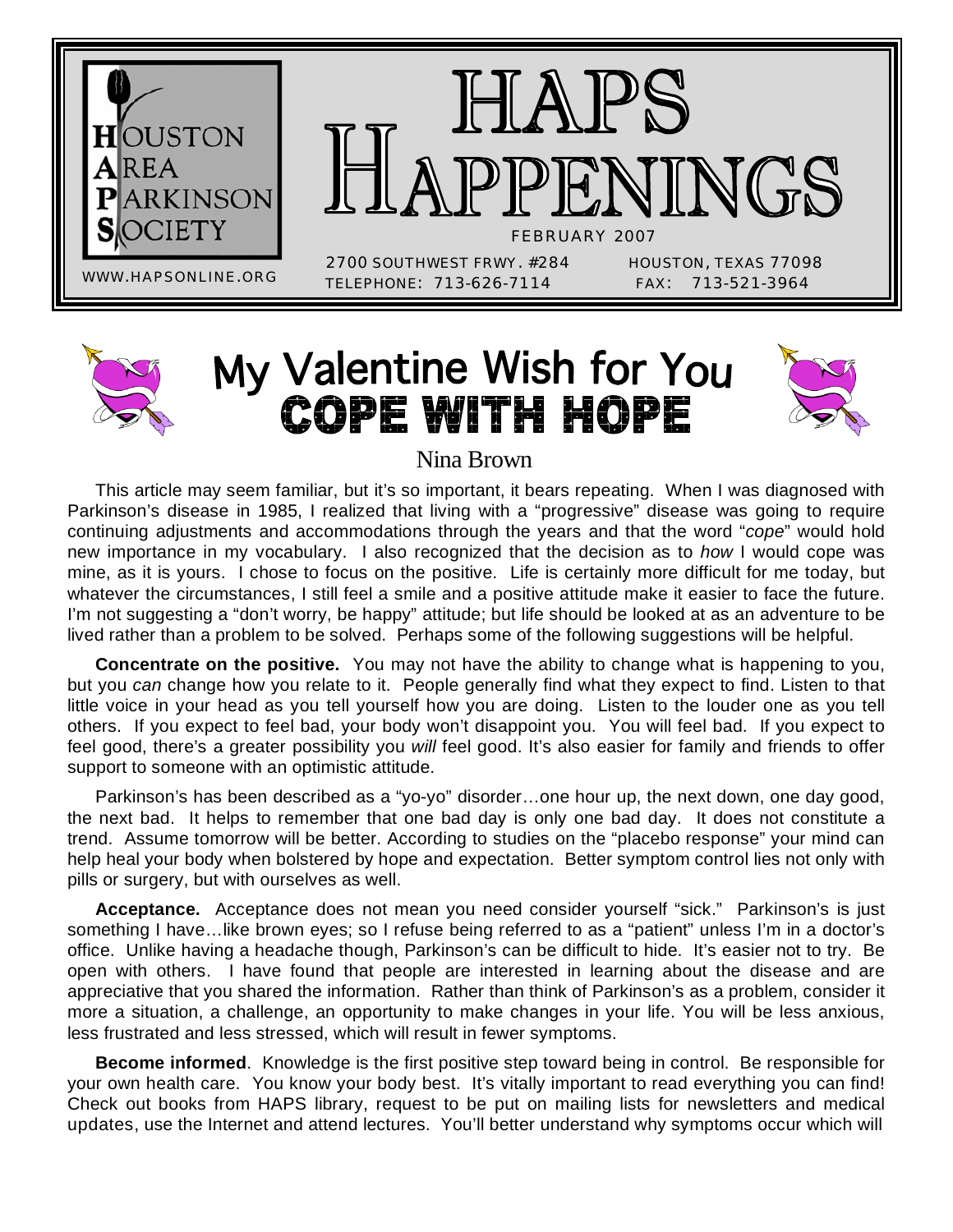#### **Cope With Hope continued**

allow you to know what questions to ask and how to properly describe the problem when you see your physician. Find a doctor who has knowledge and experience in treating people with Parkinson's…one who is interested, patient, understanding, cooperative and willing to take the time to work with you. Your pharmacist is another good resource for information. Join a support group for valuable, shared, personal advice and support.

**Set achievable goals.** You may need to set new and more achievable goals because of the limitations Parkinson's has placed on you. It's important to learn to pace yourself. When adapting to a less active schedule, there is a tendency to overdo when you feel good. After a busy period, schedule activities that don't require a lot of energy. Have an alternative in case your symptoms require you to cancel a planned event. Planning ahead gives you the flexibility to accomplish things when you feel good. For instance, you can shop in advance for birthday and anniversary presents. Address cards ahead of time.

**Keep a sense of humor.** Laugh at yourself. A laugh a day is more important than an apple in keeping the doctor away. When a chuckle would feel good, go to the closest drug store or card shop and tickle your funny bone by reading greeting cards. A laugh is much better for your immune system than getting angry or frustrated.

**Simpli**f**y your life.** Learn to say "no" without feeling guilty. Find easier ways to do things. Determine your priorities. Eliminate the unnecessary.

- Call stores to make sure they have the item you need.
- ◆ Shop during off-hours to avoid crowds and lines.
- Get a disabled parking permit.
- Use stores that deliver or have drive-up facilities.
- Use a cordless telephone; keep a telephone by your bed; consider using a headset so you don't have to hold the receiver; use an automatic dialer and/or a speaker phone.
- Always carry extra medication with you. Get a sports bottle to have water for taking pills.
- Keep a written schedule of your medication. Buy a pill container that has a weeks worth of dividers. This saves time and identifies if you've taken a particular dose.
- Get a timer to remind you when medication is due.
- Use stick-on labels or a pre-inked rubber stamp when you need to write your name or fill out forms.

**Keep active.** Exercise, both mental and physical, is essential in maintaining your lifestyle. It prevents your muscles from deteriorating, strengthens them, reduces tension and rigidity, improves your ability to rest and sleep and enhances other bodily functions. Walking is one of the best exercises. Choose activities that let you play. Take dancing lessons or enjoy some of the less strenuous sports such as golf, tai chi, bowling, horseshoes or swimming. The more active you are, the longer it will be before you need physical, occupational or speech therapy. Exercise *can* be fun and HAPS offers many of these options.

It's also important to keep active socially. Don't allow yourself to become isolated. Participate in our support groups to meet new people, develop new friendships and help avoid depression. Instead of focusing on yourself, help someone in need. It will get your mind off of yourself and you'll remember how much you have to be thankful for.

**Have faith and never give up hope.** Living with PD was once described as a little like venturing into the Himalayas while most others travel less rugged slopes. We can grumble about how steep and hazardous the climb...preoccupied with the expense of our climbing gear, the physical exhaustion and the fear as the slopes turn into shear walls of granite. Or, we can live in the moment and focus on appreciating the spectacular beauty found only in such imposing terrain. No one can take this choice from us.

While my heart goes out to all who live with this disease, have faith that with the research being done, the hope of finding a cure appears closer than ever. But I also know "hope" needs "help" and actively working as an advocate for Parkinson's and stem cell research to help find that cure gives me strength, courage and energy. I invite you to join me and *cope with hope*.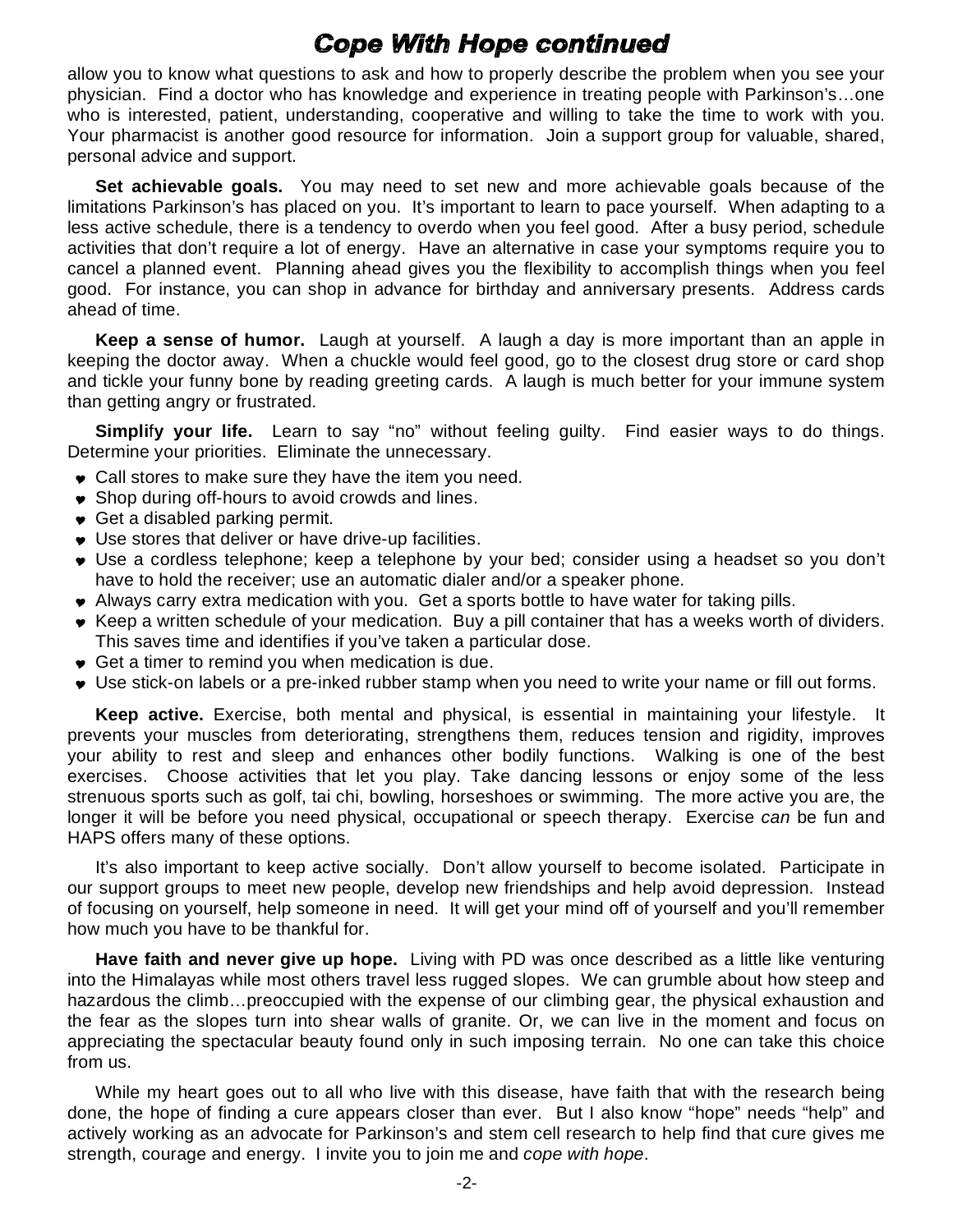### **HAPS offers our HEARTFUL THANKS to all who participated in and donated to those who "ran for a reason!"**

### **Top Teams**

Debby Hurlbert and Friends Walk for HAPS Carol Fry "Team Fry" Mike Fry's Half Marathon Run for HAPS



ABC News captured Debby Hurlbert's sons leading their team to benefit HAPS

> Patricia Sessink Llse Bekker Marissa Huizi Linda Priegel John McCall



F Kenneth Rogers Quin McWhirter Stephen Cravens Ben Smethurst Denny Cahill Carolyn Bradley Debbie Horgan Lillian Richey Allen Grant Richard Talarico Stavros Spandonidis Kurt Sommer Patricia Sommer H C Papadopoulos Mary Byrd David Volpe James Moran Charles Herndon Joanne Ross Martha Gonzalez Tina & Alexander Papandreou Silvia Zamora William Papadopoulos Kelley Kerlick Jeff Swift Richard N. Thompson Kelly Martin

,,,,,,,,,,,,,,,,,,,,,,,,,,,,

## **Top Fundraisers**

Jill Haycraft Pamela Papadopoulos Julie Stevenson Kerri Schultz Cheryl Herring Nicole Ceparano Todd Dortch Aubrey Calvin Gabriel Zamora Michelle Carr Stephen Cravens

Kelly Gibson Celina Garza Celeste Guerrero Shirley and Fred Krieg Heather Galindo Tracy Case Leslie Foxhoven Christie Bonczek Winn Richardson Courtney Altimore Steve Lowe

## **Top Contributors**

Nina and Joe Brown Judy Knepshield Frank and Anne Reilly Pat Irwin Jonathan Garza Lisa Maranto Patrick Sanders James Murray Susan Bacsik Heather Galindo Martin Mathis Mark Mathis Barbara Hemphill Terry Chapman Charles Herndon Doris Culberson Michael Ceparano Kerry Schultz Phil Garner Bette Gips Maro Constantinou Phil Garner Lisa Carr Daniel Lawson Stacy Swedenburg Christina Paftinos Maria Xenakis Reagan Neumann Susan Breaux

Russell Carson III Kristin Killoran Janna Y'Barbo Joshua Sinuk

Jill Haycraft got pledges to honor her 78 year old grandmother with Parkinson's

Janice Sutphin Leslie Gibson Julia Mannes Darrell Moulton Elizabeth McKee Dennis Carney Jennifer Green Erik Galstad Gina Annarella James Mac Donald Jim Hurlbert Dennis & Pam Kasper Thomas Hardin Wayne Snead Leo & Ayscha Caldera Judy Connatser Eric Dupre Charles Gossett Marsha Eckermann Dorothy Vetrano Sharon & Tom Pasquini Marilyn & Frank Hrach

,,,,,,,,,,,,,,,,,,,,,,,,,,,,,,,,,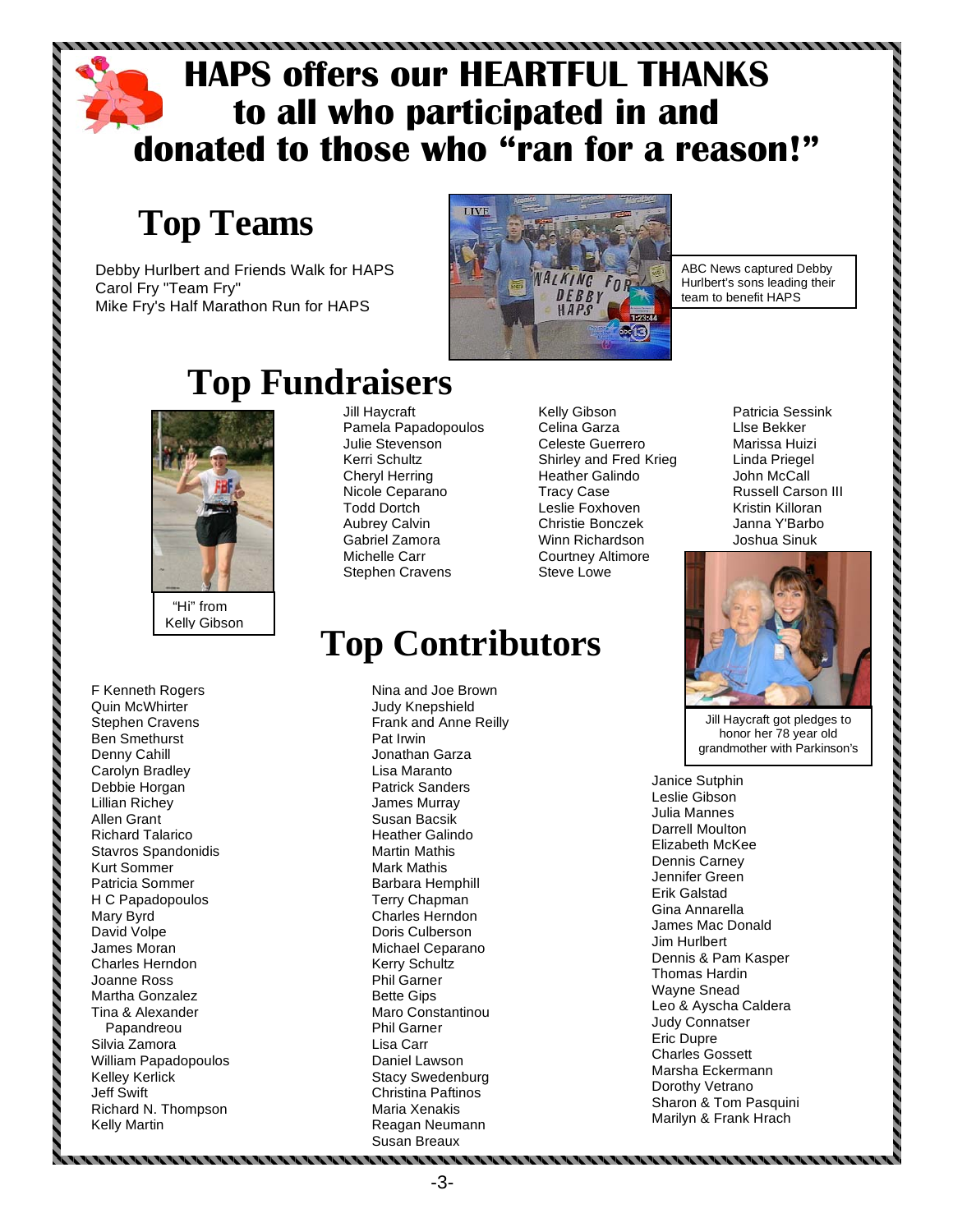# Low Cholesterol = Parkinson's?

A small study of 124 people found that the people with low levels of "bad" low-density lipoproteins (LDLs), which carry cholesterol from the liver to cells in the body, were three times more likely to get Parkinson's than those with high cholesterol. This has brought up the concern as to whether statins, that are designed to reduce levels of LDLs, could cause an increase in the numbers of people with Parkinson's.

The researchers are planning large-scale trials to determine whether the drugs are the cause. They also found that those in the trial who took statins were less likely to develop Parkinson's disease, though the study's leader suggested this could be because the group with Parkinson's had had low cholesterol all their lives and that the effect of low cholesterol could be cumulative.

Since "bad" LDL cholesterol can clog the arteries and lead to heart disease, researchers encouraged people to continue taking the statins.

#### A WARM WELCOME TO A NEW MEMBER OF HAPS STAFF

HAPS would like to welcome our new Director of Development, Anne Thobae, a native Houstonian, with a Master's Degree from The School of the Art Institute of Chicago with graduate studies in Art Education-Art Therapy.



Anne began her career as an Art Therapist in therapeutic settings in nonprofit agencies in the Chicago area. In the nonprofit sector in Houston, Anne worked as a fundraiser for St. John's School, the Houston Symphony, the Alley Theatre and, most recently, as Director of Development for The Park People.

She has also been involved in community service through extensive volunteerism at organizations such as Covenant House and the Houston Area Women's Center. We are thrilled to have her with us at HAPS!

**Special Valentine "Thank You"** to HAPS Board of Directors; Executive Director, Anne Martin; Kathleen Crist, LMSW, Director of Social Services, Celeste Guerrero, LMSW and Alfonso Hernandez, Director of Therapeutic Services and Outreach, for the time and effort they expend in such a capable and conscientious manner!